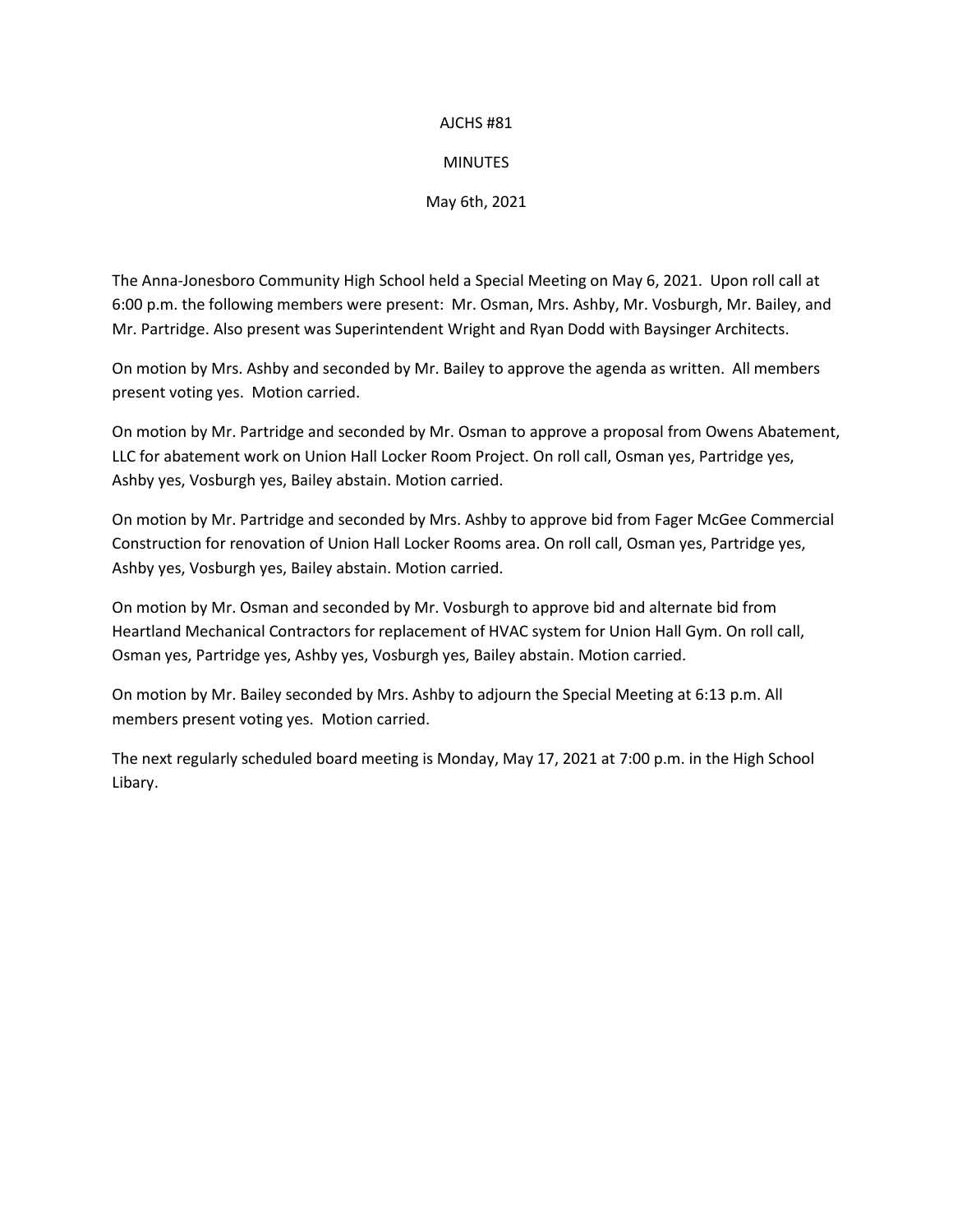## AJCHS #81

## May 17, 2021

MINUTES

The Anna-Jonesboro Community High School held its regular meeting on May 17, 2021. Upon roll call at 6:00 p.m. the following members were present: Mr. Osman, Dr. Blakely, Mr. Partridge, Mr. McGrath (phone), Mrs. Ashby, Mr. Vosburgh, and Mr. Bailey. Also present was Scott Finders, Superintendent Wright, and Brett Detering.

On motion by Mrs. Ashby and seconded by Dr. Blakely to approve the Agenda as written. All members present voting yes.

On motion by Mr. Partridge and seconded by Mr. Bailey to approve the Consent Agenda which contained the following items: approval of board minutes 4/19/21, approval of closed session minutes; approval of payment for bills, acceptance of financial reports, acceptance of resignation of Jennifer Cleghorn as Student Counsel sponsor and Kristen Chamness as Cheerleading Coach. On roll call, all members present voting yes. Motion carried.

Union County Hospital and the American Heart Association had representatives that came and spoke with the Board. They presented a CPR Kit to the school.

The Board conducted a hearing to consider barring an individual from school property.

On motion by Dr. Blakely and seconded by Mr. Osman for the board to enter into closed session at 6:35 p.m. for the following reasons (1) Student disciplinary cases. 5 ILCS 120/2 (c)(9) On roll call, all members present voting yes. Motion carried.

On motion by Mr. Bailey and seconded by Mr. Vosburgh to return to regular session at 7:18 p.m. On roll call, all members present voting yes. Motion carried.

On motion by Mr. Partridge and seconded by Mr. McGrath to uphold suspension of Student A. All members present voting 6 Yeas and 1 Nay. Motion Carried.

On motion by Mr. Osman and seconded by Mr. Vosburgh to approve Resolution 21-05-17A to bar Roger Cannon from school property and school events, whether home or away, for twelve months from May 17, 2021 to May 16, 2022. On roll call, all members present voting yes. Motion carried.

**Tina Vancil represented the teachers. The items of interest presented were as follows:**

Mrs. Stevens organized a "Secret Pal" event that has been happening once a month since January. Faculty and staff members signed up to secretly exchange gifts once a month. The goal of this was to improve morale while encouraging networking. Several staff members have reported they have loved this event. Monday morning (May 17) will be the big reveal at a breakfast provided by Mrs. Stevens in the cafeteria. Individuals will get to meet their "secret pal" and exchange one last gift before the end of the school year. There are plans to continue this new tradition next year. The Class of 2021 had a successful baccalaureate service on Sunday, May 16th. Ten students took part in the service, and approximately 120-130 guests were in attendance.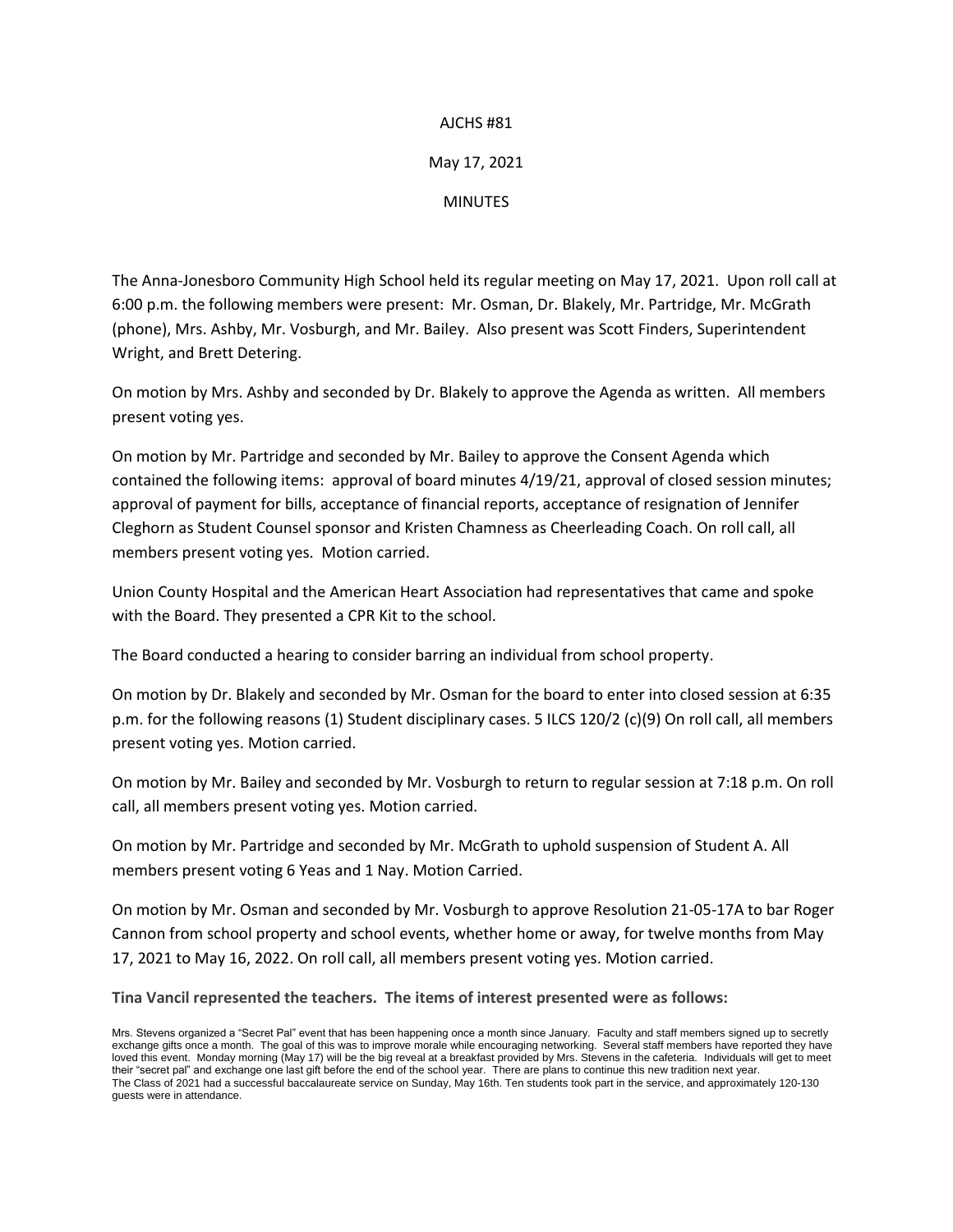Scott Finders gave his report on summer credit recovery, CTE Innovation Grant, and technology.

Principal Detering reported on failing grades, discipline, prom, awards night, and graduation.

Superintendent Wright presented his administrative report. He reported on the state budget for next year, Triple I Conference, District Vision Team Meeting, training for new board members, graduation, and the ESSER III grant.

On motion by Mrs. Ashby and seconded by Mr. Osman for the Board to enter into closed session at 8:28 p.m. for the following reasons (1) the purpose of appointment, employment, compensation, discipline, performance, or dismissal of specific employee of the public body or legal counsel for the public body, including hearing testimony on a complaint lodged against an employee of the public body or against legal counsel for the public to determine its validity. 5ILCS 120/2(c)(1) On roll call, all members present voting yes. Motion carried.

On motion by Dr. Blakely and seconded by Mr. Osman to return to regular session at 9:19 p.m. On roll call all members present voting yes. Motion carried.

On motion by Mr. Partridge and seconded by Dr. Blakely to approve Final 2020-2021 School Year Calendar. All members present voting yes. Motion carried.

On motion by Mr. Bailey and seconded by Mrs. Ashby to approve changes to the Student Handbook for the 2021-2022 school year. All members present voting yes. Motion carried.

On motion by Mr. Osman and seconded by Dr. Blakely to approve the Consolidated District Plan. All members present voting yes. Motion carried.

On motion by Mr. Partridge and seconded by Mr. Vosburgh to approve the Return to School Plan for 2021-2022 school year. All members present voting yes. Motion carried.

On motion by Dr. Blakely and seconded by Mrs. Ashby to approve the Regional Office of Education COPE and SOAR Agreements. All members present voting yes. Motion carried.

On motion by Mr. McGrath and seconded by Mr. Osman to approve additional track repair cost to related to electric lines in field of play. On roll call, all members present voting yes. Motion carried.

Mr. McGrath left the meeting.

On motion by Mr. Vosburgh and seconded by Mr. Bailey to approve adding district funds to the Junior and Senior class funds. On roll call, all members present voting yes. Motion carried.

On motion by Mr. Partridge and seconded by Mr. Osman to approve changing the date of the June 21, 2021 regular board meeting to June 22, 2021. All members present voting yes. Motion carried.

On motion by Mrs. Ashby and seconded by Mr. Bailey to approve the following fall and winter coaching positions: Cross Country- Matt Denny (head coach), Boys Soccer- Mark Boomer (head coach), Derek